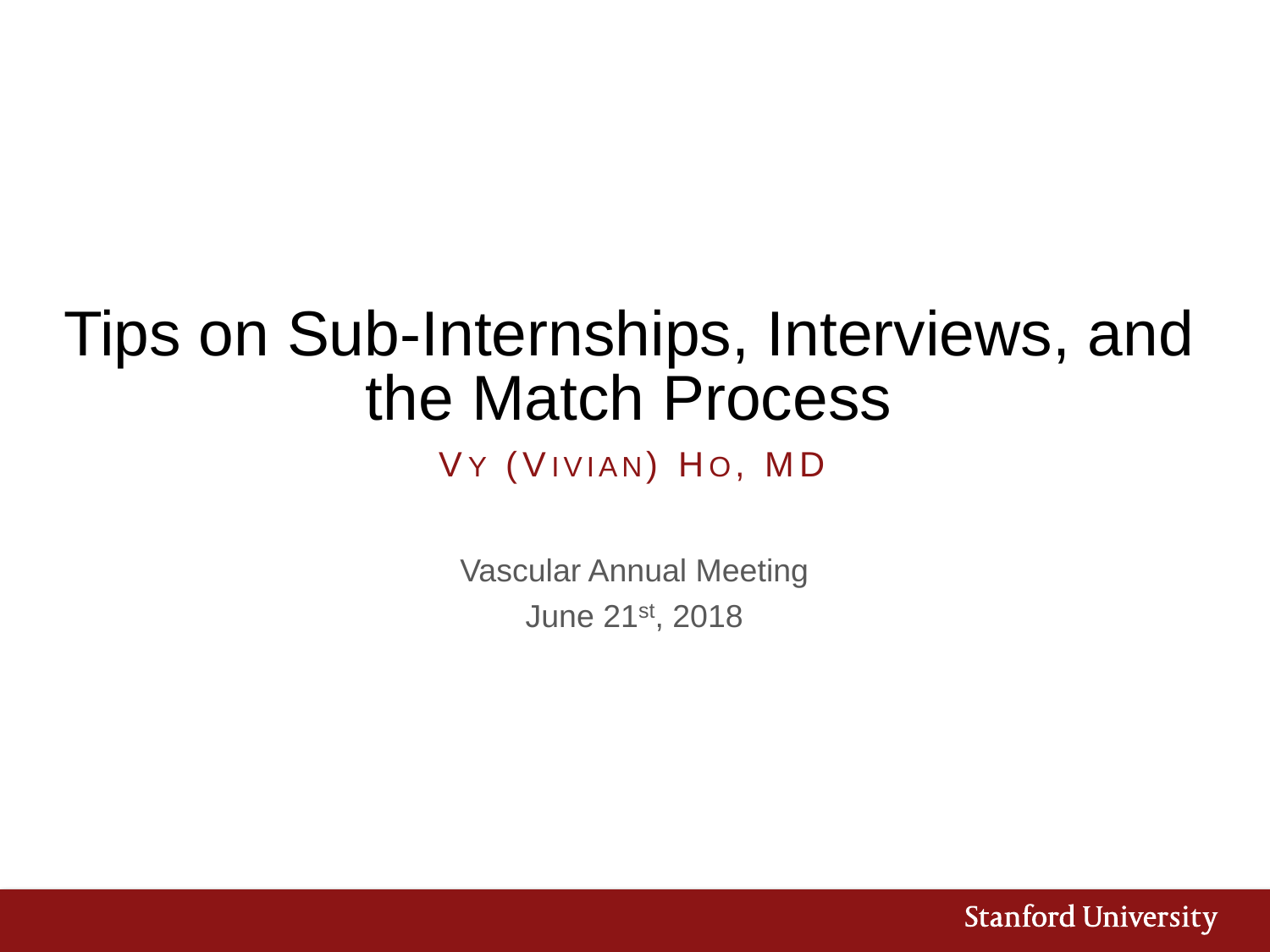## **Disclosure**

### No professional disclosures. Medical School Performance

- **EXECUTE: Honors in Medicine, Pediatrics**
- Step 1: 240
- Step 2 CK: 221
- Publications/Presentations: 6
- No internal program

#### Sub-Internships

- Methodist Houston, TX
- Stanford Palo Alto, CA
- Mount Sinai New York, NY

#### Residency

■ Stanford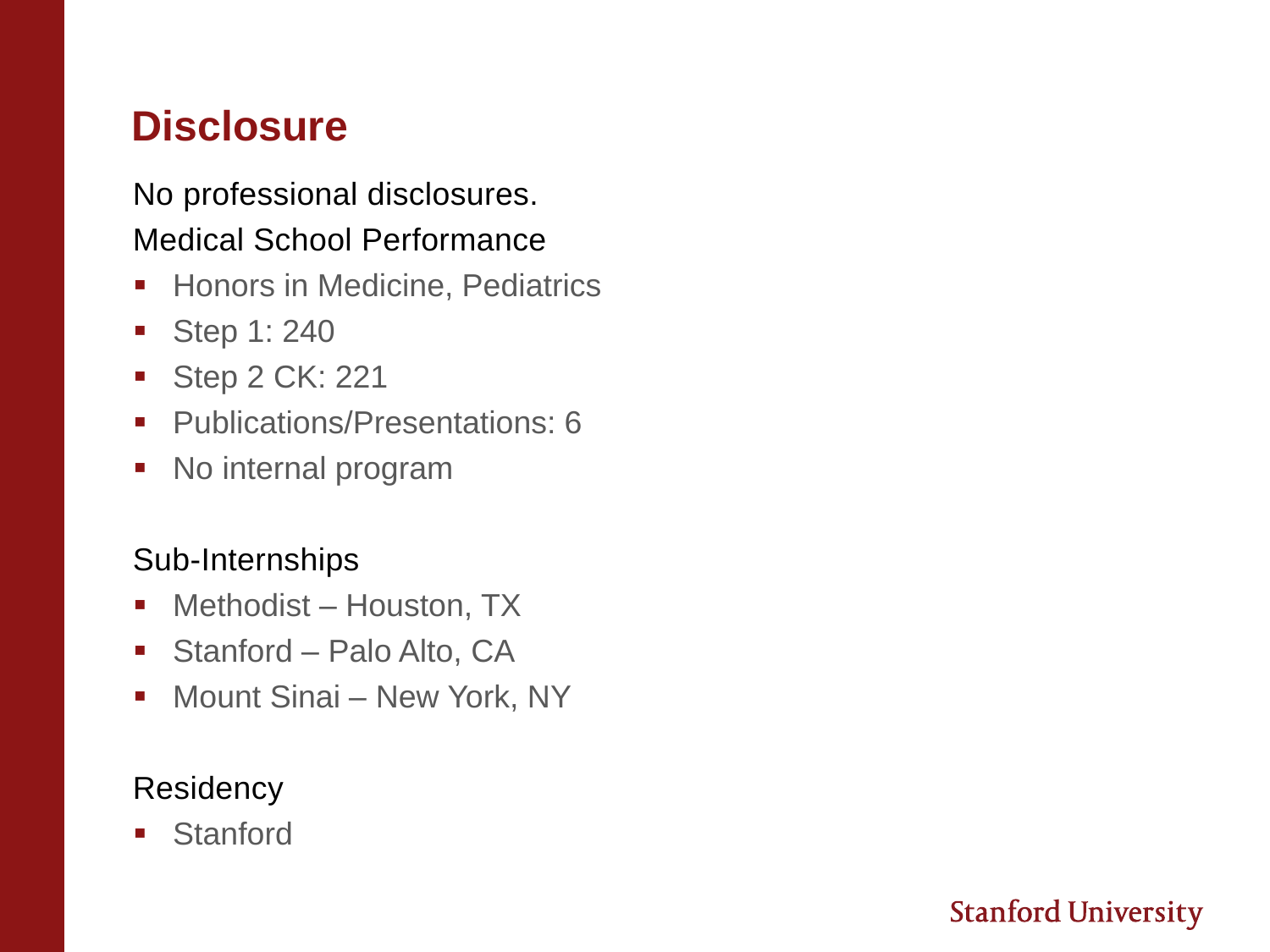

# "Success is where preparation and opportunity meet."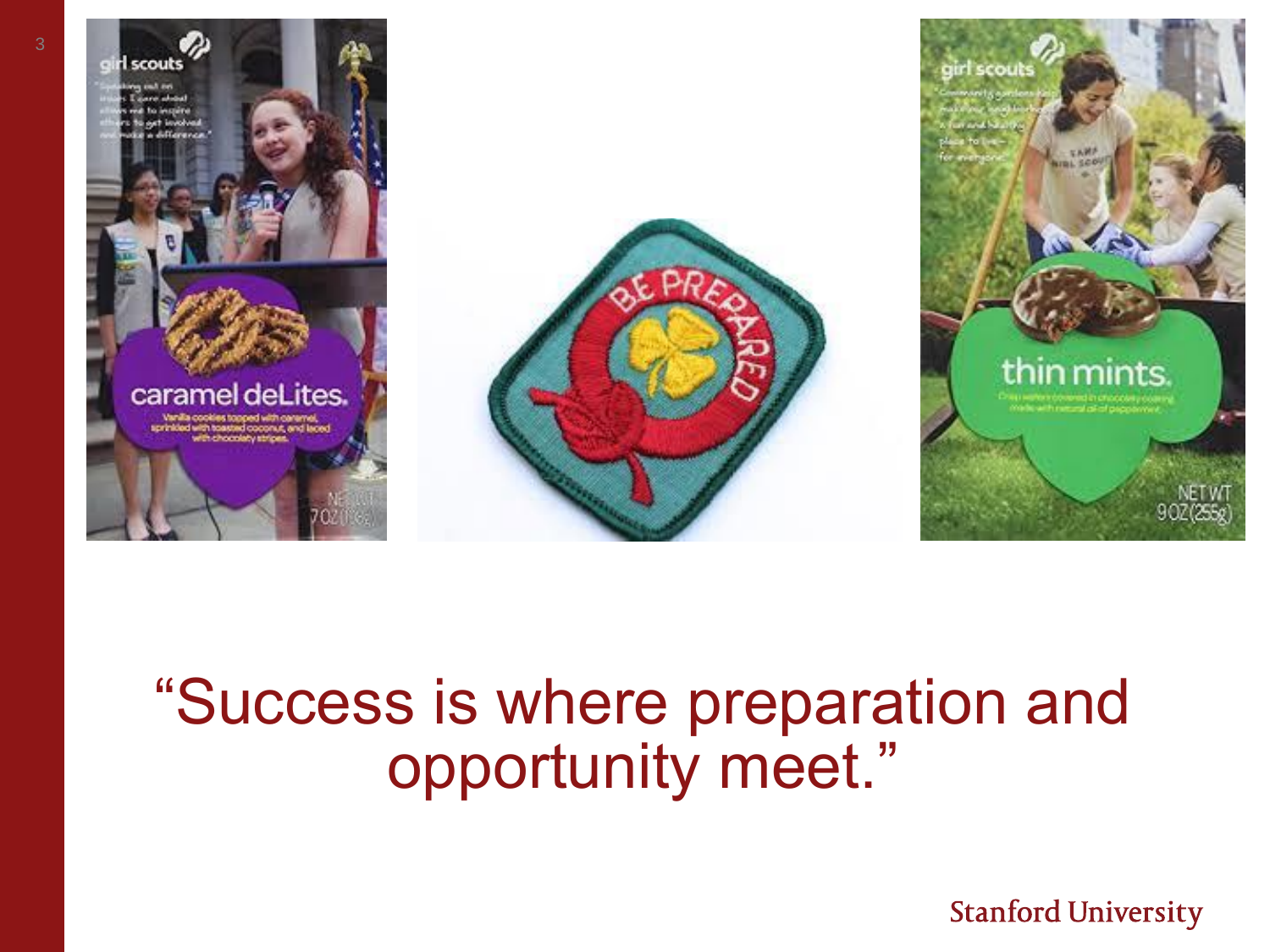

### **Sub-Internships**

CHOOSING WISELY, EVEN WHEN YOU FEEL **DESPERATE**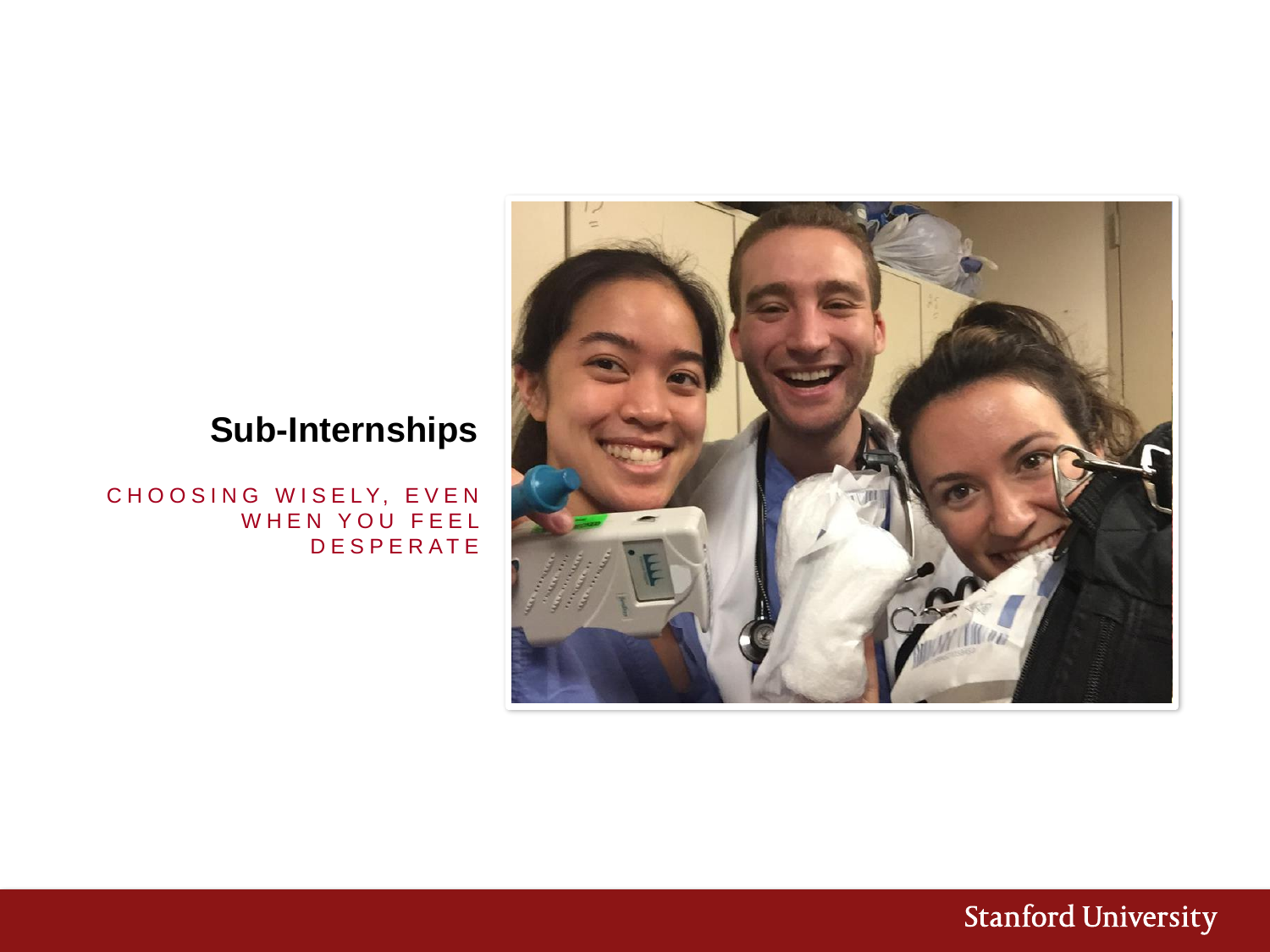## **Tips for Sub-Internship Success**

| Knowledge     | • Carry a reference (Vascular Combat Manual)<br>• Have a repository for cumulative knowledge (notebook, Google Doc)                                                                                  |
|---------------|------------------------------------------------------------------------------------------------------------------------------------------------------------------------------------------------------|
| <b>Skills</b> | • Know how to close skin, instrument tie, basics of lines<br>• Perform competent wound care (wound vacs, dressings)<br>• Anticipate how to assist in the OR                                          |
| Energy        | • Live near the hospital in a comfortable, Wi-Fi enabled location<br>• Know where you can buy or make nutritious food<br>• Space your sub-internships with less strenuous rotations                  |
| Fit           | • Have a one-liner to justify your interest<br>• Anticipate questions about your connection to the area, the institution<br>• Know the research interests of faculty and how they relate to your own |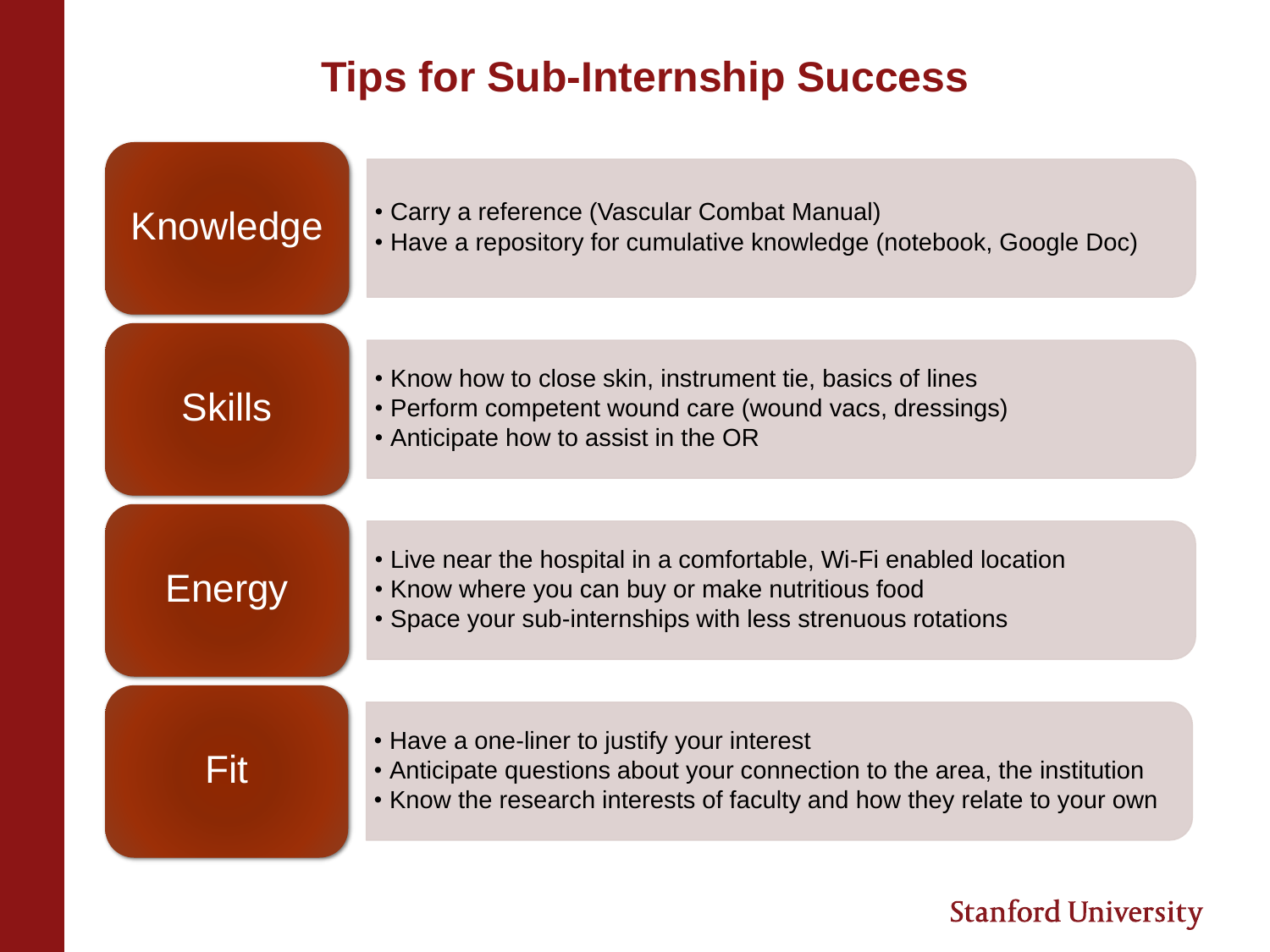

## **Interviews**

HOW TO WEAR THE SAME SUIT FOR 2 MONTHS **STRAIGHT**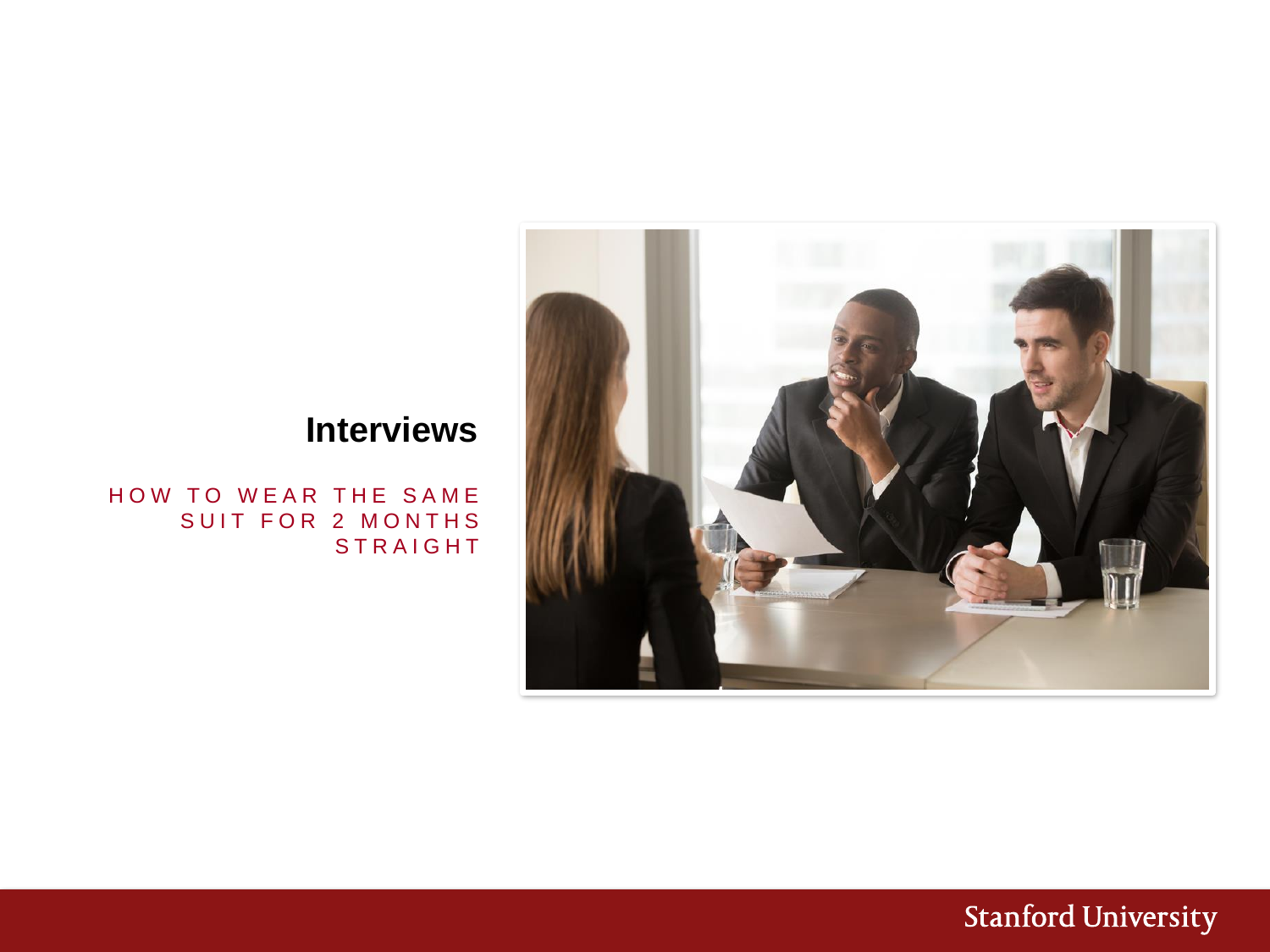# **Interviewing Tips**

Show Up

- Commit to realistic clusters of trips
- Plan ahead for bad weather and airports (O'Hare)
- TripIt an app that organizes your itinerary via email
- When disaster strikes, call ASAP

# Look Good

- Have at least 1 suit, 2 shirts, and a business casual outfit
- Buy a portable hand steamer to de-wrinkle clothes

# Feel Good

- Know the program's basics and values
- Have un-generic questions
- Pre-interview mixers: know when to go home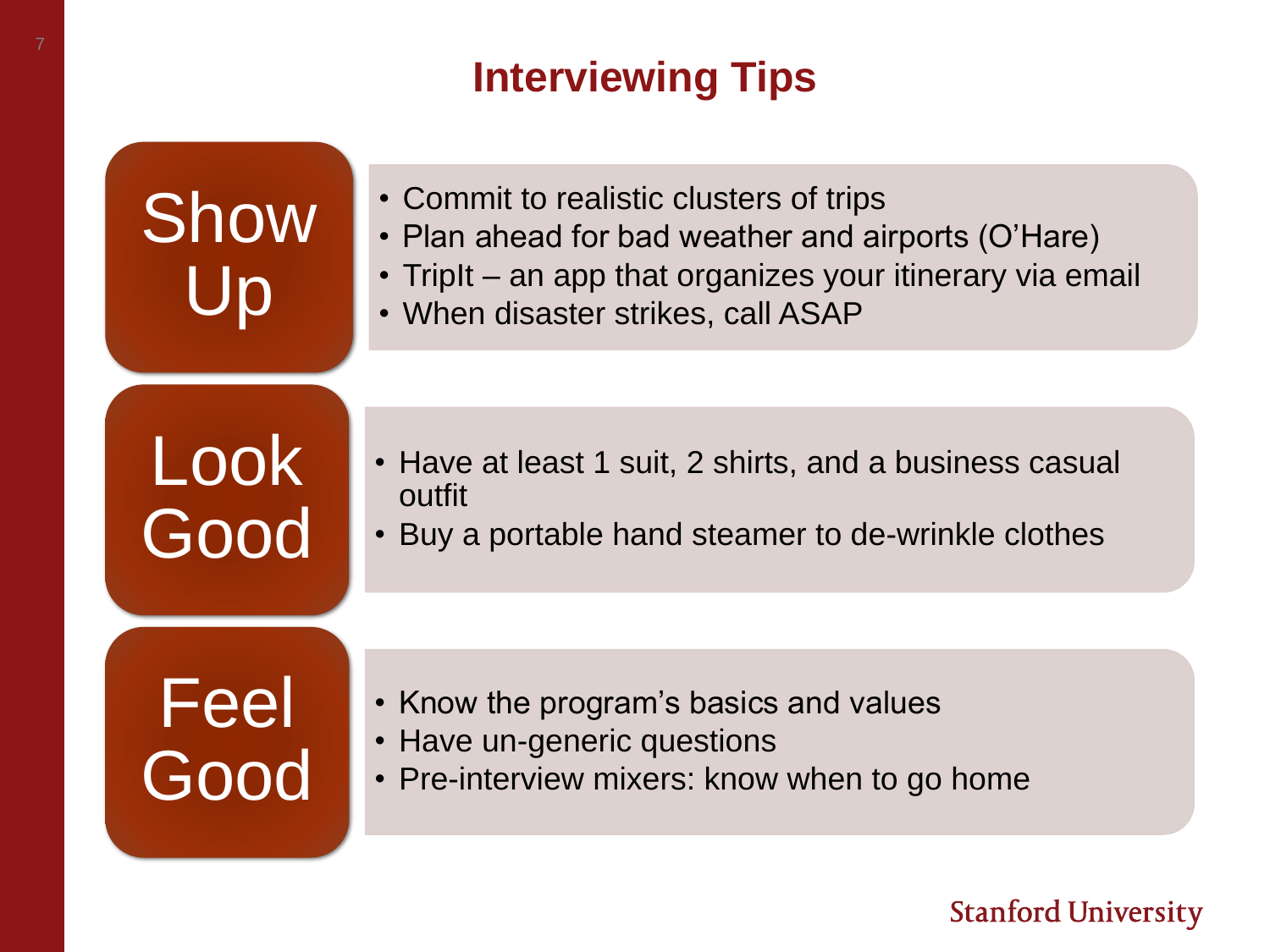

## **The Match**

SUBMIT YOUR FUTURE TO THE ALGORITHM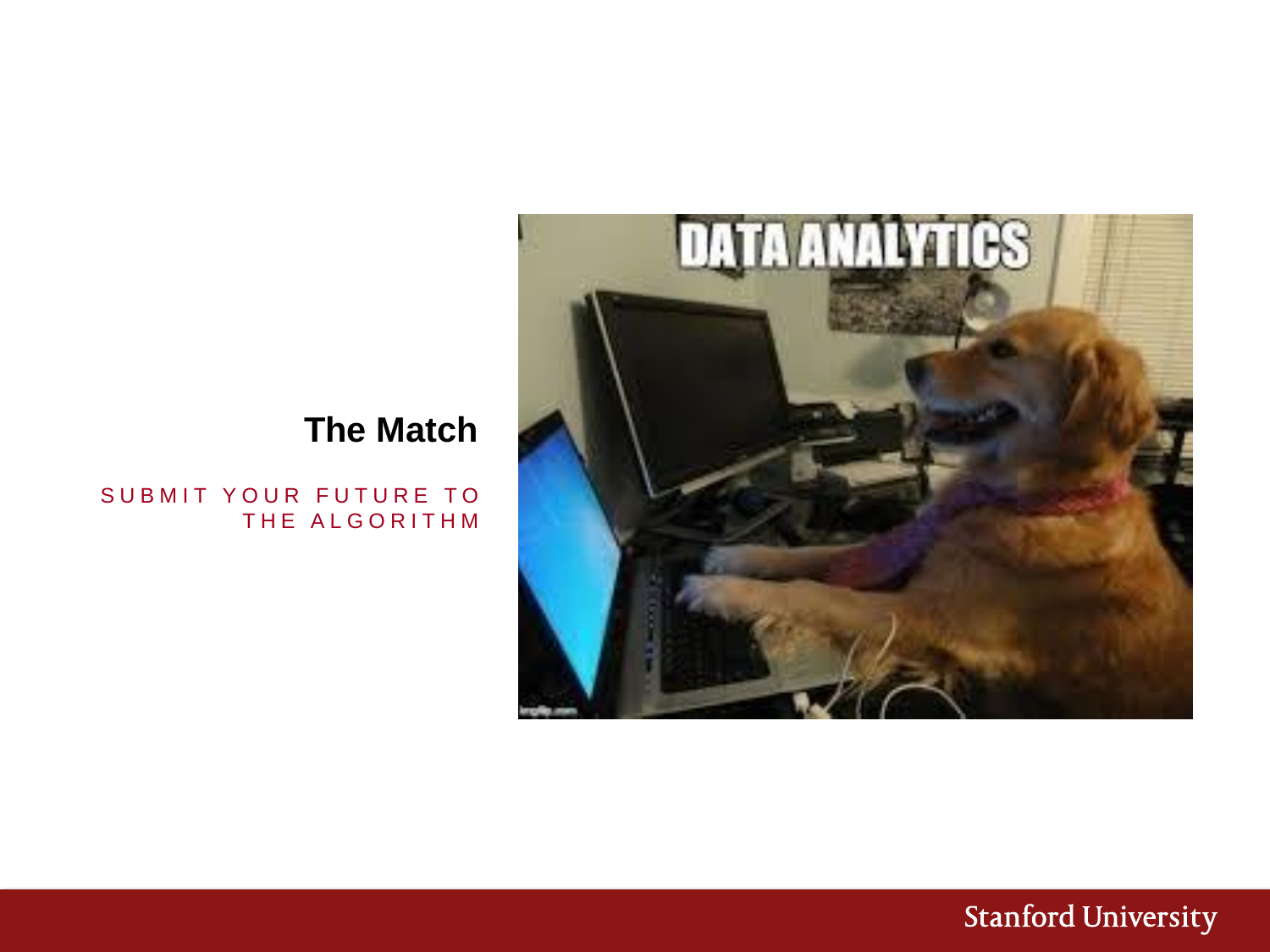# **Ranking Tips**

- Everyone has an data-crunching method, but this is ultimately a value-driven decision.
- In retrospect, I underestimated the importance of proximity to *family and loved ones* during residency
- Show *sincere* love to your favorite programs with respect to ERAS rules
- Set it and forget it!